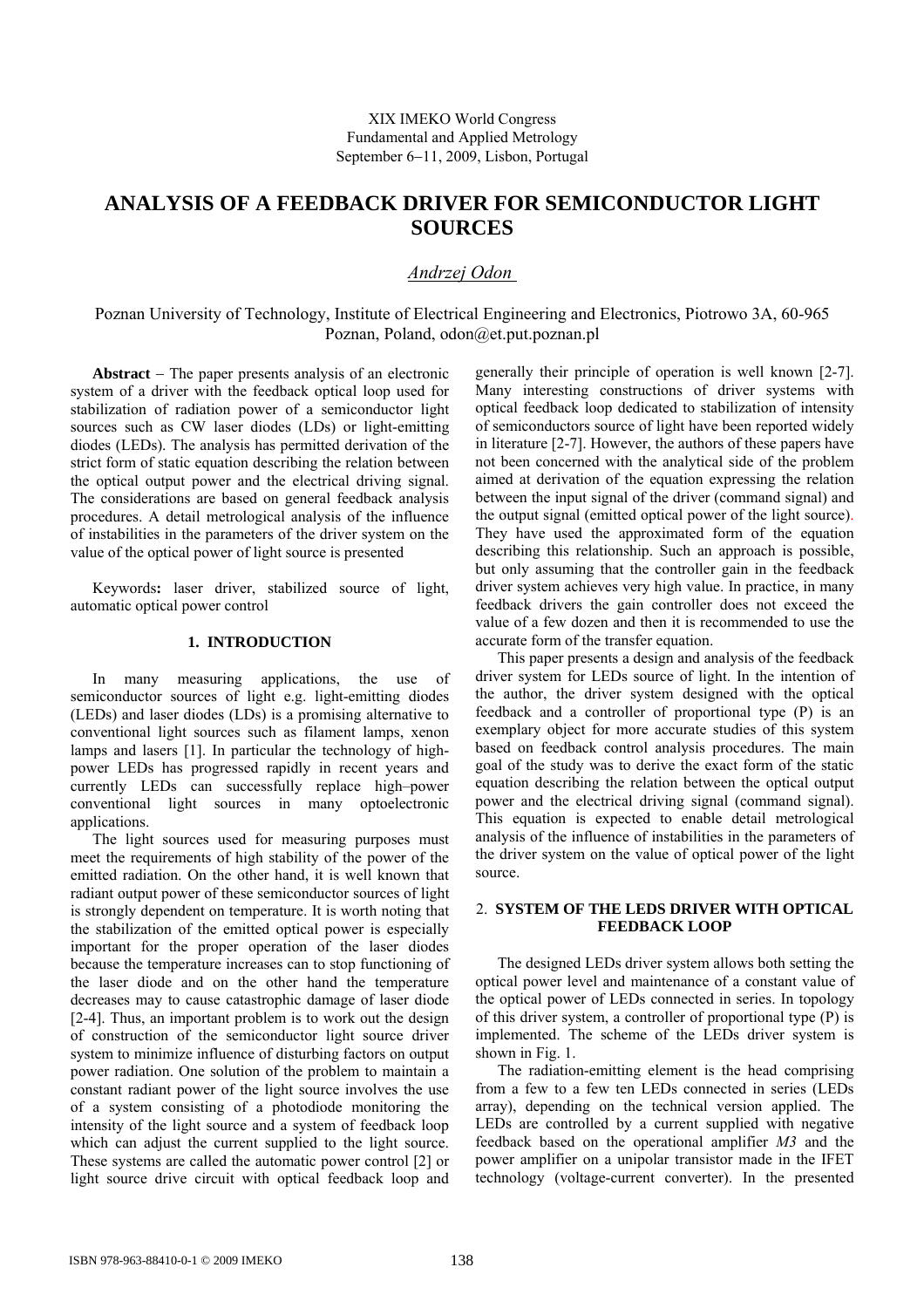scheme of driver, stabilization of the LEDs radiation power is realized by the automatic control system with the optical feedback loop. The optical power of LEDs is monitored by the photodiode *D*1 (the feedback sensor). Since the photodiode is linear, the photoelectrical current  $I_F$  of this photodiode is directly proportional to the LEDs optical power  $P_{LED}$ . The photodiode current  $I_F$  causes the voltage drop across the resistor *RF*. This voltage signal via the voltage follower *M1* is applied to the inverse input of the difference amplifier *M2*, operating as a proportional controller.



Fig. 1. Circuit diagram of the LEDs driver

The non-inverse input of the amplifier *M2* is connected to the output of a digital to analog converter which provides DC voltage reference signal *UREF*. The controller compares the actual voltage signal  $U_F$  from the voltage follower output with the reference voltage  $U_{REF}$  and generates the output signal directly proportional to the difference of these signals. The voltage output signal of the controller sets the LEDs current via the voltage-current converter so that the value of the voltage drop  $U_F$  across the resistor  $R_F$  caused by the photocurrent  $I_F$  is nearly equal to the value of the reference voltage  $U_{RFF}$ . In the result the emitted LEDs power is proportional to the value of reference voltage  $U_{REF}$  (command signal).

#### **3. ANALYSIS OF DRIVER SYSTEM**

Fig. 2 shows a block diagram in the form of a closed loop control system corresponding to the circuit diagram of the LEDs driver given in Fig. 1. The control system of the LEDs driver shown in Fig. 2 includes three main blocks - the controller, the LEDs array and the feedback sensor. The proportional controller (difference amplifier M2 shown in Fig.1) and the voltage-current converter

(the operational amplifier M3 and the transistor T1 shown in Fig.1) are connected in series so we can to locate these blocks in a common block marked in Fig. 2 as "controller".

The transmittances for each of the function block of the block diagram shown in Fig. 2 can be described by the Laplace transfer functions.



Fig. 2. Block diagram of the LEDs driver as a closed loop control system

The controller block consists two blocks connected in series. The first one is the proportional controller described by Laplace transfer function  $G_A(s) = (R_2/R_1)/(R_2Cs + 1)$ and the second one is the voltage-current converter described by Laplace transfer function  $G_C(s) = 1/R_3$ . According to the rules of the block diagram algebra the equivalent transfer function  $G_1(s)$  of the controller is a product of the transfer functions  $G_A(s)$  and  $G_C(s)$  and is given by

$$
G_1(s) = \frac{I_{LED}(s)}{E(s)} = G_A(s)G_C(s) =
$$
  
= 
$$
\frac{R_2}{R_1R_3(R_2Cs+1)}
$$
 (1)

where  $I_{LED}(s)$  and  $E(s)$  are the Laplace transforms of the current signal of LEDs  $I_{LED}(t)$  and the signal of the feedback error  $e(t)$ , respectively. Resistors  $R_1$ ,  $R_2$ ,  $R_3$  refer to the resistors shown in the block diagram in Fig. 1.

The transfer function  $G_2(s)$  of LEDs array is given by

$$
G_2(s) = \frac{P_{LED}(s)}{I_{LED}(s)} = S_{LED},
$$
\n(2)

where  $P_{LED}(s)$  and  $I_{LED}(s)$  are the Laplace transforms of the emitted power signal  $P_{LED}(t)$  of LEDs and the current signal  $I_F(t)$  of LEDs, respectively and the coefficient  $S_{LED}$  is the emissivity of LEDs defined as  $S_{LED} = P_{LED} / I_{LED}$ .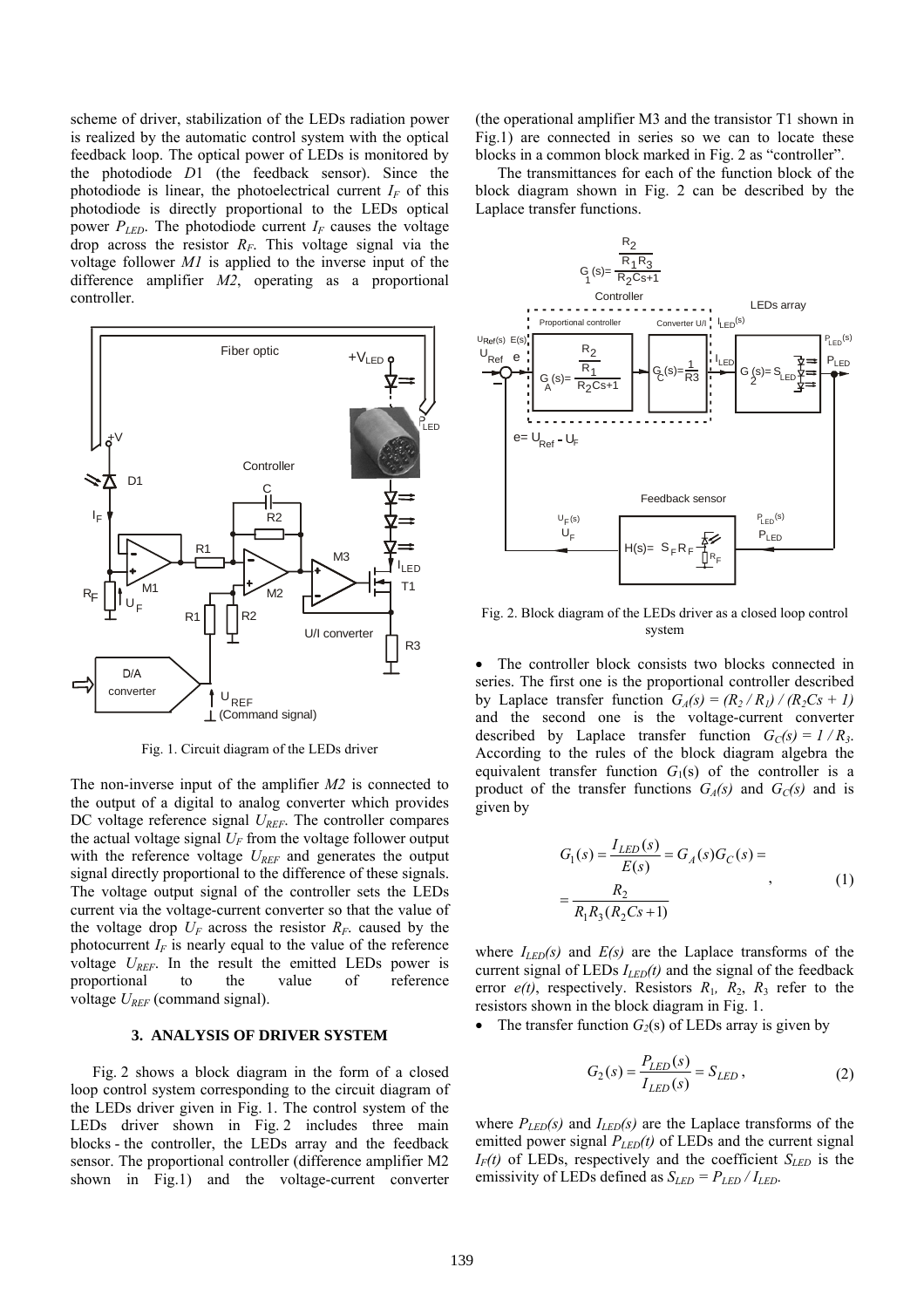• The transfer function *H(s)* of the feedback sensor is given by:

$$
H(s) = \frac{U_F(s)}{P_{LED}(s)} = \frac{I_F(s)R_F}{\alpha P_{LED}(s)} = S_F R_F,
$$
 (3)

where  $I_F(s)$  is the Laplace transforms of the photodiode current  $I_F(t)$ ,  $U_F(s)$  is the Laplace transforms of voltage signal  $U_F(t)$  induced by the current flow  $I_F(t)$  through the load resistor  $R_F$ ,  $\alpha$  is a coefficient characterising fraction of the output LEDs power absorbed by the photodiode and  $S_F$ is the sensitivity of photodiode *D1* defined as  $S_F = I_F / aP_{LED}$ .

According to the rules of the block diagram algebra (negative feedback block reduction), the equivalent transmittance  $G(s)$  of the block diagram shown in Fig.2 is given by

$$
G(s) = \frac{P_{LED}(s)}{U_{REF}(s)} = \frac{G_1(s)G_2(s)}{1 + G_1(s)G_2(s)H(s)}.
$$
(4)

Taking the relevant relations describing the transmittances  $G_1(s)$ ,  $G_2(s)$  and  $H(s)$ , the equivalent transmittance  $G(s)$  is given by

$$
G(s) = \frac{\frac{R_2}{R_1 R_3 (R_2 C s + 1)} S_{LED}}{1 + \frac{R_2}{R_1 R_3 (R_2 C s + 1)} R_F S_{LED} S_F}.
$$
 (5)

In general, the relation between the response signal  $P_{LED}(s)$  and the input signal  $U_{REF}(s)$  (command signal) can be expressed as

$$
P_{LED}(s) = G(s)U_{REF}(s)
$$
\n<sup>(6)</sup>

The relation of the response signal  $P_{LED}(s)$  to the step input signal  $U_{REF}(s) = U_{REF}/s$  with the amplitude  $U_{REF}$  is given by:

$$
P_{LED}(s) = \frac{\frac{R_2}{R_1 R_3 (R_2 C s + 1)} S_{LED}}{1 + \frac{R_2}{R_1 R_3 (R_2 C s + 1)} R_F S_{LED} S_F} \cdot \frac{U_{REF}}{s} \tag{7}
$$

Employing the final value theorem one can determine the behaviour of the signal  $P_{LED}(t)$  for time approaching infinity. In other words, when the input signal is of the step type then final value theorem allows derivation of the static equation of the driver analysed. The general form of the equation following from the final value theorem is:

$$
P_{LED}(\infty) = \lim_{t \to \infty} P_{LED}(t) = \lim_{s \to 0} s P_{LED}(s) . \tag{8}
$$

Substituting formula (7) describing  $P_{LED}(s)$  into equation (8) one can determine the exact form of static equation (9) describing the relation between the optical output power *PLED* and the electrical driving signal *UREF* of the driver analyzed:

$$
P_{LED} = \frac{\frac{R_2}{R_1 R_3} S_{LED}}{1 + \frac{R_2}{R_1 R_3} S_F R_F S_{LED}} \cdot U_{REF} .
$$
 (9)

If the gain value of the system controller i.e.,  $R_2 / R_1 R_3$  is sufficiently high, then the so-call loop-gain i.e.  $(R_2/R_1R_3)$ ·*S<sub>F</sub>*·*R<sub>F</sub>S<sub>LED</sub>* can satisfy the inequality

$$
\frac{R_2}{R_1 R_3} S_F R_F S_{LED} >> 1.
$$
 (10)

If this condition is satisfied then the value of the static error (steady-state error) is very small and the equation (9) can be given in a simpler form

$$
P_{LEDest} \approx \frac{U_{REF}}{S_F R_F},\tag{11}
$$

where *PLEDest* is the output power of LEDs calculated for very large value of loop-gain (see equation (10)).

This estimated form of the static equation describing the dependence between the optical output power and the electrical driving signal *UREF* (command signal) is commonly used in literature by many authors. It should be emphasised that the use of a too high gain of the controller unit leads to undesirable effects, which can even cause the loss of the system's stability. Thus, the driver controller gain should be optimal in value to avoid the risk of the system's instability. In practice, in many feedback drivers the gain controller does not exceed the value of a few dozen and then the static system error can achieve substantial values. The relative value of this error is defined as

$$
\delta_S = \frac{|P_{LEDest} - P_{LED}|}{P_{LED}},\tag{12}
$$

where  $P_{LEDest}$  and  $P_{LED}$  are LEDs power described by equations (11) and (9) respectively

Substituting both formula (9) and (11) into equation (12) one can obtain formula (13) expressing the relative static error as

$$
\delta_S = \frac{1}{\frac{R_2}{R_1 R_3} S_{LED} S_F R_F}.
$$
\n(13)

Metrological analysis should also investigate the influence of the instabilities in the driver parameters on the output optical power signal of LEDs. The analysis of the approximate form of the static equation (11) of the driver gives important information that the relative variations in the parameters reference voltage *UREF*, sensitivity of photodiode  $S_F$  and feedback resistor  $R_F$ , marked as  $\delta U_{REF}$ ,